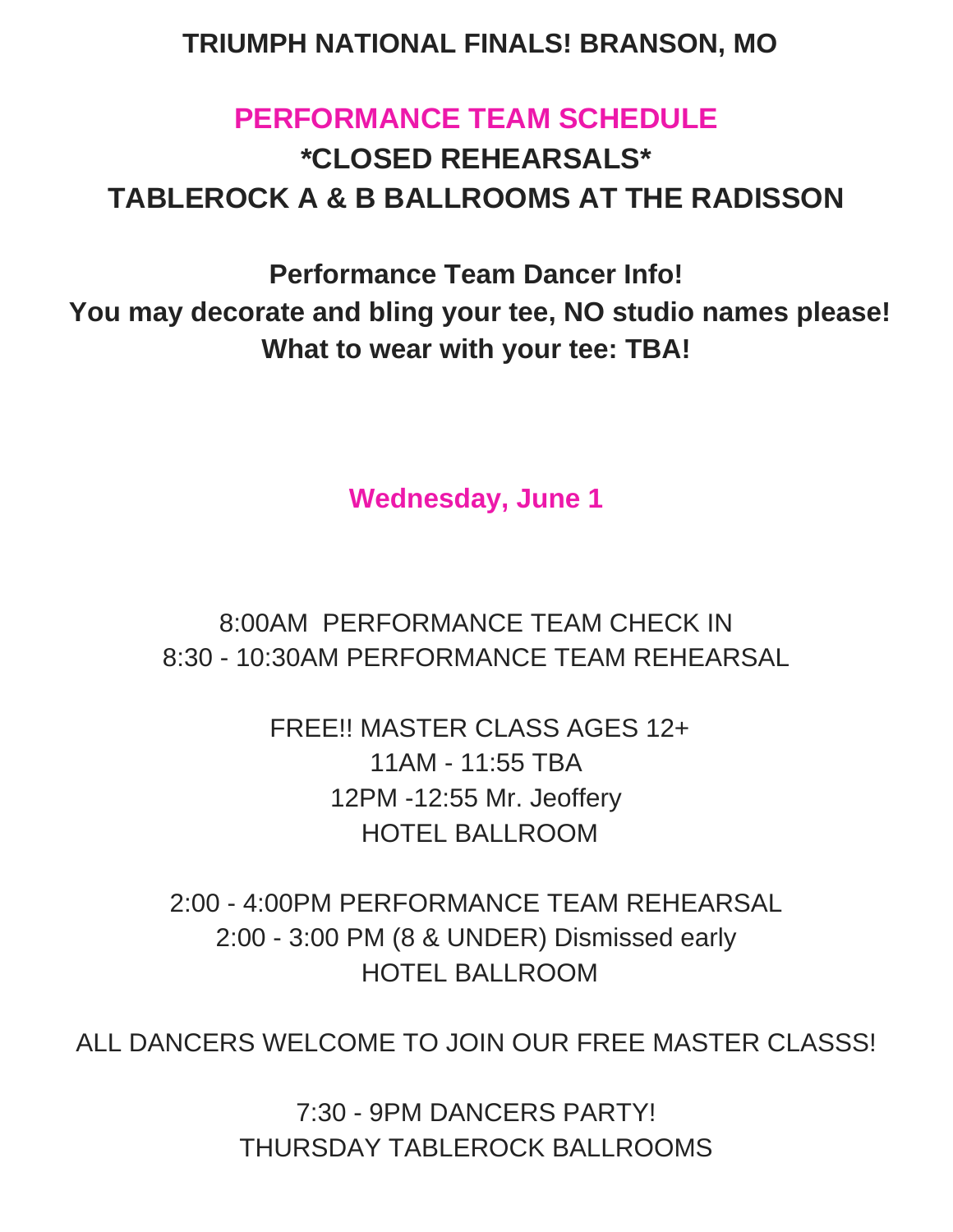# **TRIUMPH NATIONAL FINALS! BRANSON, MO**

# *WEDNESDAY, JUNE 1*

# **at the RADISSON HOTEL BALLROOMS \*CLOSED REHEARSALS\***

# **Performance Team Dancer Info!**

PT Tees will be handed out at the 8am check in!! You may decorate and bling your tee, NO studio names please! What to wear with your tee: TBA

**TABLEROCK A & B BALLROOMS AT THE RADISSON** 8:00AM PERFORMANCE TEAM CHECK IN 8:30 - 10:30AM PERFORMANCE TEAM REHEARSAL

> FREE!! MASTER CLASS AGES 12+ 11AM - 11:55 TBA 12PM -12:55 Mr. Jeoffery HOTEL BALLROOM

2:00 - 4:00PM PERFORMANCE TEAM REHEARSAL 2:00 - 3:00 PM (8 & UNDER) HOTEL BALLROOM

ALL DANCERS WELCOME TO JOIN OUR FREE MASTER CLASSS!

7:30 - 9PM DANCERS PARTY! Wednesday, June 1 TABLEROCK BALLROOMS